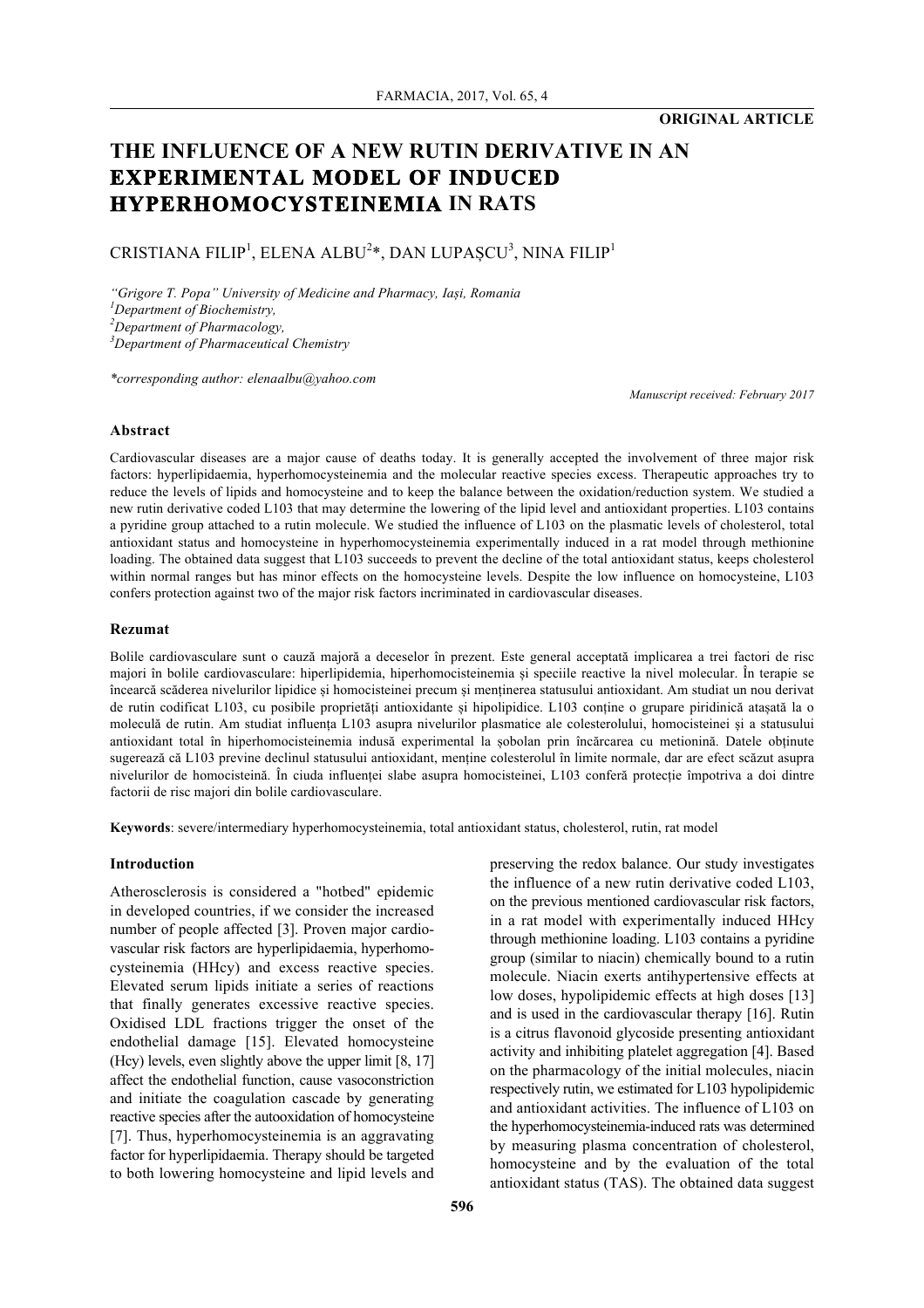that L103 prevents the increase of cholesterol, preserves the total antioxidant status, but has negligible effect on hyperhomocysteinemia levels.

#### **Materials and Methods**

## *Synthesis and analysis of the new rutin derivative*

The new compound (L103) was synthesized from rutin and 2-amino-pyridine, using a previously described method [14]. The melting point was measured using an Electrothermal Mel-Temp apparatus and it is uncorrected. The IR spectrum was recorded on a FT/IR Jasco 670 Plus spectrometer. The 1H-NMR spectrum was recorded on a Bruker AC-300F, 300 MHz instrument using DMSO-d6 as solvent. The elemental analysis was performed on an Exeter Analytical CE-440 elemental analyser.

## *Animals*

The pharmacological study was performed on three groups of 10 adult Wistar male rats, weighing 150 - 200 g. The rats received standard food (containing folic acid and vitamin B12) and water *ad libitum*. All procedures were performed according to the European legislation concerning the care and use of animals for scientific purposes (Directive 86/609/ EEC).

## *Experimental*

Hyperhomocysteinemia was experimentally induced to all groups by oral administration of methionine 1.8 g/kg body weight (b.w.) single dose daily, for 30 days [10]. Group I served as control and received only methionine 1.8 g/kg b.w., for 30 days; Group II received methionine similar to Group I and niacin orally 50 mg/kg b.w. single dose daily, for 30 days; Group III received methionine similar to Group I and orally L103 in 36.76 mg/kg b.w. single dose daily, for 30 days. The dose for L103 represents  $1/20$  from 50% lethal dose  $(LD_{50})$  in rats. The blood samples were taken from the retro-orbital plexus. TAS, homocysteine and cholesterol concentrations were determined at the beginning and at the end of the experiment thus each group had its own control in the initial values. TAS and cholesterol concentrations were measured using a Randox kit. Total plasma homocysteine was determined by a HPLC validated method [2].

## *Statistical analysis*

The statistical analysis used the analysis of variance (ANOVA-one-way) and Turkey-Kramer multiple comparisons; a coefficient  $p < 0.05$  was considered to indicate a statistically significant difference within or between groups.

## **Results and Discussion**

## *Chemistry*

The chemical name for L103 is 3-[[6-O-(6-deoxyα-L-manopyranosyl)-β-D-glucopyranosyl]-oxy]-2-(3,4 dihydroxy-phenyl)-5-hydroxy-7-(oxy-(β-hydroxypropyl-(amino-pyridin-2-yl))-4H 1-benzopyran-4-one. The chemical structure of L103 consisting in a pyridine group attached to rutin molecule is presented in Figure 1.



Chemical structure of the rutin derivative coded L103

L103 characterization: Yellow crystalline powder  $(yield 70.32\%), m.p. = 215 - 217\degree C$ , IR (KBr, cm<sup>-1</sup>): 3310 (linked OH), 2993 (N-H), 2922 (C-H), 1657 (C=O aromatic ring), 1610 (aromatic structure), 1505 (aromatic C=C), 1362, 1312, 1215, 1060 (C-O-C), 979 (pyridine ring), 812 (aromatic substitutes); 1H-NMR (DMSO-d6) δ ppm: 8.10 (s, 1H, pyridine ring), 8.00 (s, 1H, pyridine ring), 7.92 (s, 1H, pyridine ring), 7.82 (s, 1H, pyridine ring), 7.44 (s, 1H, aromatic), 6.70 (d, 1H, aromatic), 6.30 (s, 1H, aromatic), 6.14 (s, 1H, aromatic), 5.40 (s, 1H, H-1 glucosyl), 4.56 (s, 1H, H-1 ramnosyl), 3.88 (s, 2H, CH2N), 1.21 (s, 1H, NH); Elemental analysis: calculated for  $C_{35}H_{40}N_2O_{17}$ : C: 55.26; H: 5.29; N: 3.68; Found: C: 55.19; H: 5.35; N: 3.72.

*Pharmacological study*

Homocysteine concentrations determined in rat plasma are presented in Table I.

## **Table I**

| Homocysteine concentrations determined in rat plasma |  |  |  |
|------------------------------------------------------|--|--|--|
|------------------------------------------------------|--|--|--|

|                                   | Hey ( $\mu$ mol/L); Mean $\pm$ SD |                          |  |
|-----------------------------------|-----------------------------------|--------------------------|--|
| $N = 10$ animals/group            | Initial                           | Final                    |  |
| Group I - only methionine         | $9.692 \pm 0.692$                 | $31.056 \pm 0.616*$      |  |
| Group II - methionine plus niacin | $10.555 \pm 0.668$                | $28.06 \pm 0.540* \Psi$  |  |
| Group III - methionine plus L103  | $10.167 \pm 0.852$                | $26.828 \pm 0.505* \Psi$ |  |

\* – Statistical difference within group; Ψ – Statistical difference between groups

The obtained data showed significant increase in homocysteine level for all groups at the final

moment compared to the initial moment, which confirm HHcy status.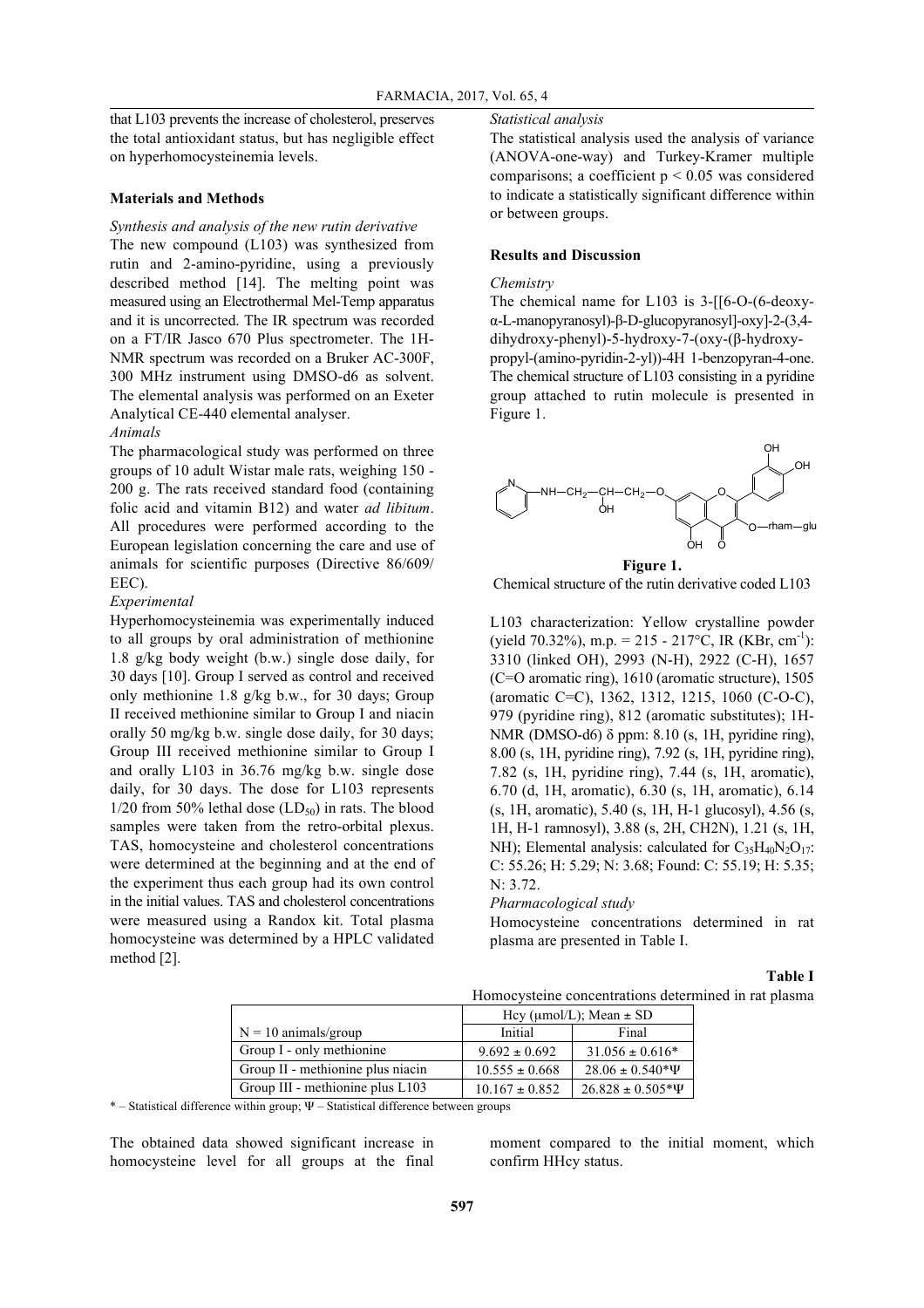Data are consistent with the literature [11] and our previous studies [5]. Hcy levels in groups II and III were significantly lower as comparing to the control group at the end of the experiment (< 0.001 for both groups), but Hcy is still over the upper limit (up to 0.7 µmol/L [1]). Between Group II and Group III there is no statistical difference in Hcy levels in the end. Hcy concentrations in blood are classified as follows: normal range  $5 - 15 \mu M$ ; moderate  $16 - 30$ µM; intermediary 31 - 100 µM; severe above 100 µM [9]. According to this classification, groups II and III belong to moderate hyperhomocysteinemia, and the control group in the intermediary one. Thus for the situation of moderate /intermediary HHcy, as in our case, L103 fails to prevent the increase of homo-cysteine levels. Even so, lowering Hcy level from intermediary to moderate hyperhomocysteinemia, might be a benefit for L103 administration.

The total antioxidant status determined in rat plasma is presented in Table II.

TAS concentrations were significantly decreased at the end as compared to the beginning of the experiment, within all groups ( $p < 0.0001$ ,  $p = 0.0064$  respectively  $p < 0.0001$ ).

## **Table II**

TAS status determined in rat plasma

|                                           | TAS (mmol/L plasma); Mean $\pm$ SD |                         |  |
|-------------------------------------------|------------------------------------|-------------------------|--|
| $N = 10$ animals/group                    | Initial                            | Final                   |  |
| Group I - only methionine                 | $1.810 \pm 0.111$                  | $1.064 \pm 0.095*$      |  |
| Group II - methionine plus nicotinic acid | $1.737 \pm 0.134$                  | $1.237 \pm 0.203*$      |  |
| Group III - methionine plus L103          | $1.859 \pm 0.049$                  | $1.469 \pm 0.116* \Psi$ |  |

 $*$  – Statistical difference within group;  $\Psi$  – Statistical difference between groups

Regarding TAS status, between groups II and control there are no statistical differences at the end. The fact that TAS levels are slightly higher in Group II *versus* control suggests a minor antioxidant effect attributed to niacin. Literature shows that the oxidant/ antioxidant activity of niacin depends on the time of exposure as follows: the antioxidant activities of niacin in the later phases (3 weeks) of lipid peroxidation are much stronger than those in the earlier phases (1 week) [10]. Even if niacin has been administered for 4 weeks, we assume that its antioxidant capacity was exceeded by the free radicals generated through the autooxidation of Hcy high concentrations [6, 12]. Group III presents significantly higher TAS concentration as compared to the control group at the end of the experiment  $(p = 0.0011)$ . In fact, the drop in TAS concentrations was the smallest among all three groups, suggesting a protective antioxidant activity attributable most likely to the rutin moiety. The comparison between groups II and III showed no statistical difference at the final moment.

Cholesterol concentrations determined in rat plasma are presented in Table III.

#### **Table III** Cholesterol concentrations determined in rat

|                                           | Cholesterol (mg/dL); Mean $\pm$ SD |                      |
|-------------------------------------------|------------------------------------|----------------------|
| $N = 10$ animals/group                    | Initial                            | Final                |
| Group I - only methionine                 | $85.94 \pm 3.31$                   | $97.43 \pm 4.16^*$   |
| Group II - methionine plus nicotinic acid | $89.27 \pm 5.11$                   | $88.07 \pm 3.07\Psi$ |
| Group III - methionine plus L103          | $86.47 \pm 9.79$                   | $87.30 \pm 2.72\Psi$ |

\* – Statistical difference within group;  $\Psi$  – Statistical difference between groups

Cholesterol concentrations were significantly increased at the end of the experiment as compared to the initial one in the control group  $(p = 0.0013)$ . Literature shows [18, 19] that after methionine administration, cholesterol level increases because of the stimulation of its hepatic synthesis, our data being consistent to that. Within groups II and III no statistic difference in cholesterol concentrations was found when comparing initial to final moment. For Group II, this result is justified because niacin is a well-known hypolipemiant drug. The similar behaviour for Group III suggests a nicotinic acid-like activity for L103. Both groups II and III exhibit significant decreased cholesterol levels as compared to the control group at the end of the experiment ( $p = 0.0035$ )

respectively  $p = 0.0008$ ) suggesting the lipid-lowering activity for niacin as well as for L103.

#### **Conclusions**

The new rutoside derivative L103 presents antioxidant properties and lowers the cholesterol levels in the experimental induced hyperhomocysteinemia in rats. We assume that in the case of the moderate/ intermediary hyperhomocysteinemia, the decrease of two aggravating risk factors (cholesterol and reactive species) justifies the use of L103. Since L103 exerts similar lipid-lowering effect as niacin, its administration might avoid the niacin side effects being a benefit in dyslipidaemia. The fact that L103